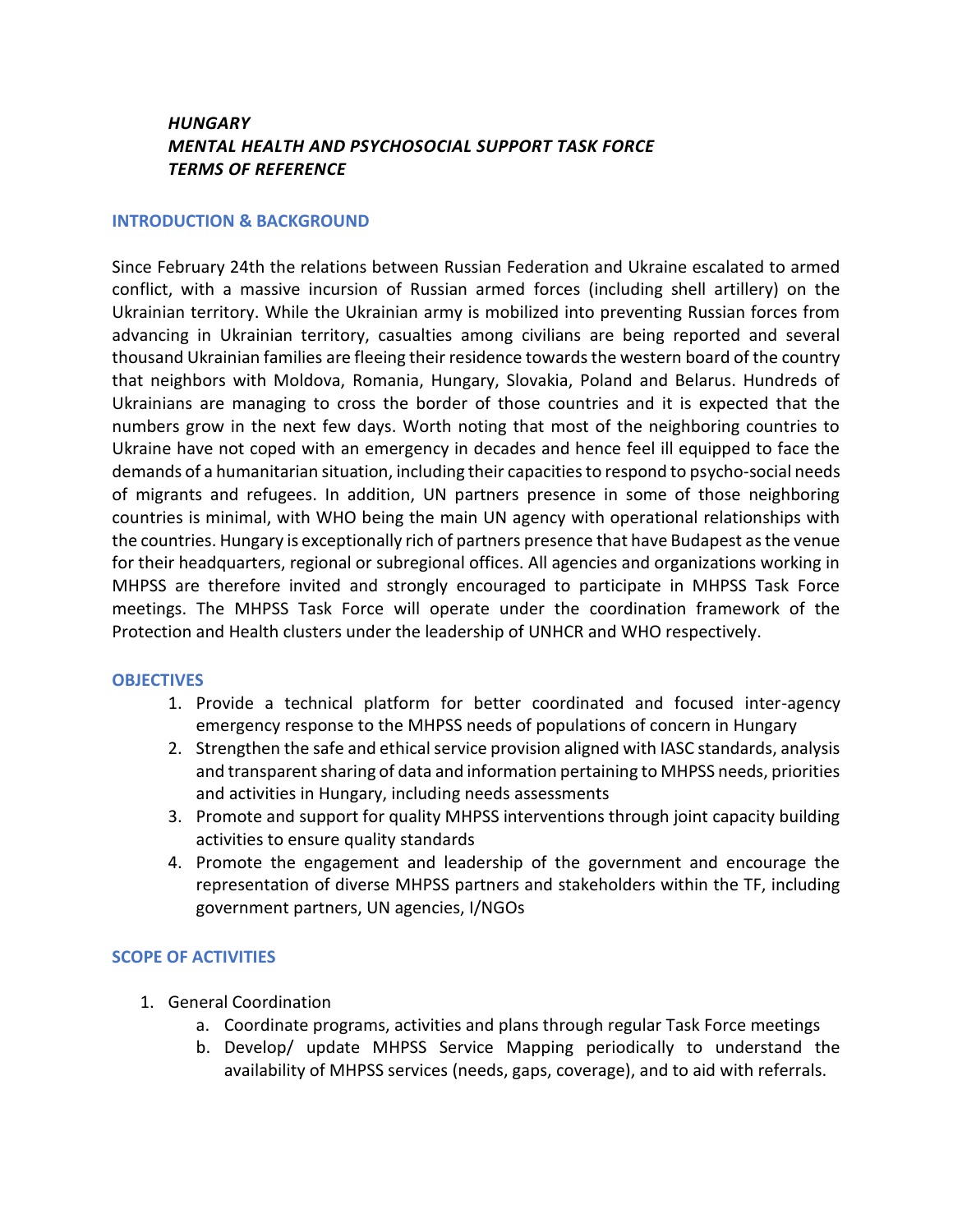- c. Develop/ update Emergency Response Plan in every meeting to follow up with the progress of action
- d. Provide input to policies and plans as required, including referral systems, standard operating procedures, advocacy and resource mobilization
- 2. Assessments, Analysis, and Information Sharing
	- a. Ensure the sharing of assessment results within the group, provide technical support for the development of the assessment tools, and coordinate joint assessments
	- b. Disseminate relevant information and useful resources to the Task Force members.
	- c. Encourage members to join reliable global platforms like mhpss.net, mhinovation.net, interventionjournal.com.
	- d. Create an accessible, user friendly, effective, and functional online platform to share and disseminate MHPSS reports, tools, documents, materials and lessons learned developed by member agencies
	- e. Encourage members to report on their MHPSS activities, staff capacities, achievements, and challenges in monthly basis to the MHPSS Task Force
- 3. Technical Support & Capacity Building
	- a. Create time and space during Task Force for sharing technical support and recommendations among members if needed, including by the chairs and/or group members.
	- b. Develop a capacity building plan based on interagency capacity assessments and organise training workshops to build the technical and institutional capacity of humanitarian agencies and government institutions (workshops, seminars, conferences, training sessions)
	- c. To mainstream MHPSS into other sectors so that it is an integrated part of the overall humanitarian response.
- 4. MHPSS Policy Making / Advocacy
	- a. Maintain communication with focal points and ministries, encouraging their active involvement in the Task Force
	- b. Align the Task Force objectives and activities with national Mental Health Strategy
	- c. Support national mental health systems regarding emergency response
	- d. Publish periodic situation reports of MHPSS Task Force with humanitarian response web site, OCHA, MHPSS RG
	- e. Create a bridge between international donors and NGOs in order to establish partnership opportunities for MHPSS projects

### **GUIDING PRINCIPLES**

- Confidentiality
- Do no harm
- Human rights
- Participatory approach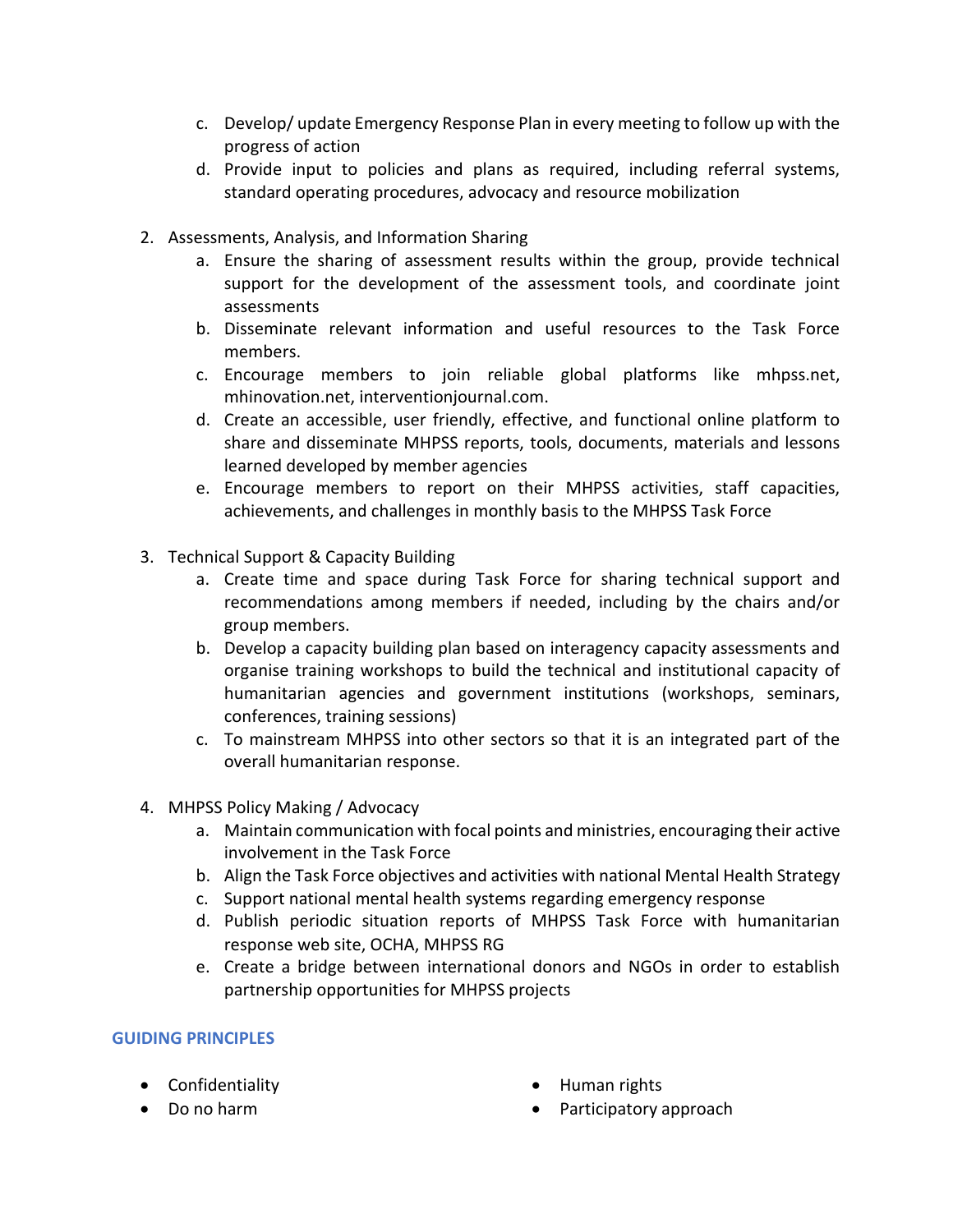- Impartiality and non-discrimination
- Respect for cultural context
- Neutrality and equality

# **ROLES & RESPONSIBILITES**

# 1. Leadership

The MHPSS Task Force has been initiated in March 2022. The group will be co-chaired by interested actors that will be identified through group meetings. The co-chairs can be rotated on a periodic basis, with replacements to be selected from the Task Force. As all members of the Task Force are equal, the co-chair would not have any supervisory role. The co-chairs will divide tasks in an equal and collaborative manner, and will be responsible to:

- a. Convene the Task Force to facilitate communications, meetings, and support the implementation of the emergency response plan
- b. Update service mapping regularly
- c. Establish an MHPSS capacity building plan
- d. Follow the recent developments and publications on MHPSS in global platform to share with Task Force members, share announcements on global capacity building initiatives and technical webinars
- e. Create and keep the MHPSS Task Force reporting system functional

# 2. Membership

Members of the MHPSS Task Force will commit to regular participation in meetings, activities and initiatives. Participating members will be responsible for:

- a. MHPSS actors are responsible for effectively coordinating their programs and activities, avoiding duplication and working towards good practice standards within their own organizations
- b. Upholding reporting commitments in a timely manner
- c. Update information regularly from all new actors to include geographic coverage and case load which shall be used to evaluate membership to the Task Force
- d. Fulfill responsibility of information sharing for periodic reports of the task force to maintain membership

## **MEETINGS**

The Budapest based MHPSS Task Force meets weekly with physical or remote participation of its members. In agreement with Task Force members, the co-chairs may schedule alternative dates in special circumstances or may call for additional ad-hoc meetings to discuss specific issues as necessary. An agenda is shared a minimum 2 days before the meeting and brief meeting minutes, including relevant documents, are circulated within 3 days after the meeting is held.

- Transparency
	- Multi layered support